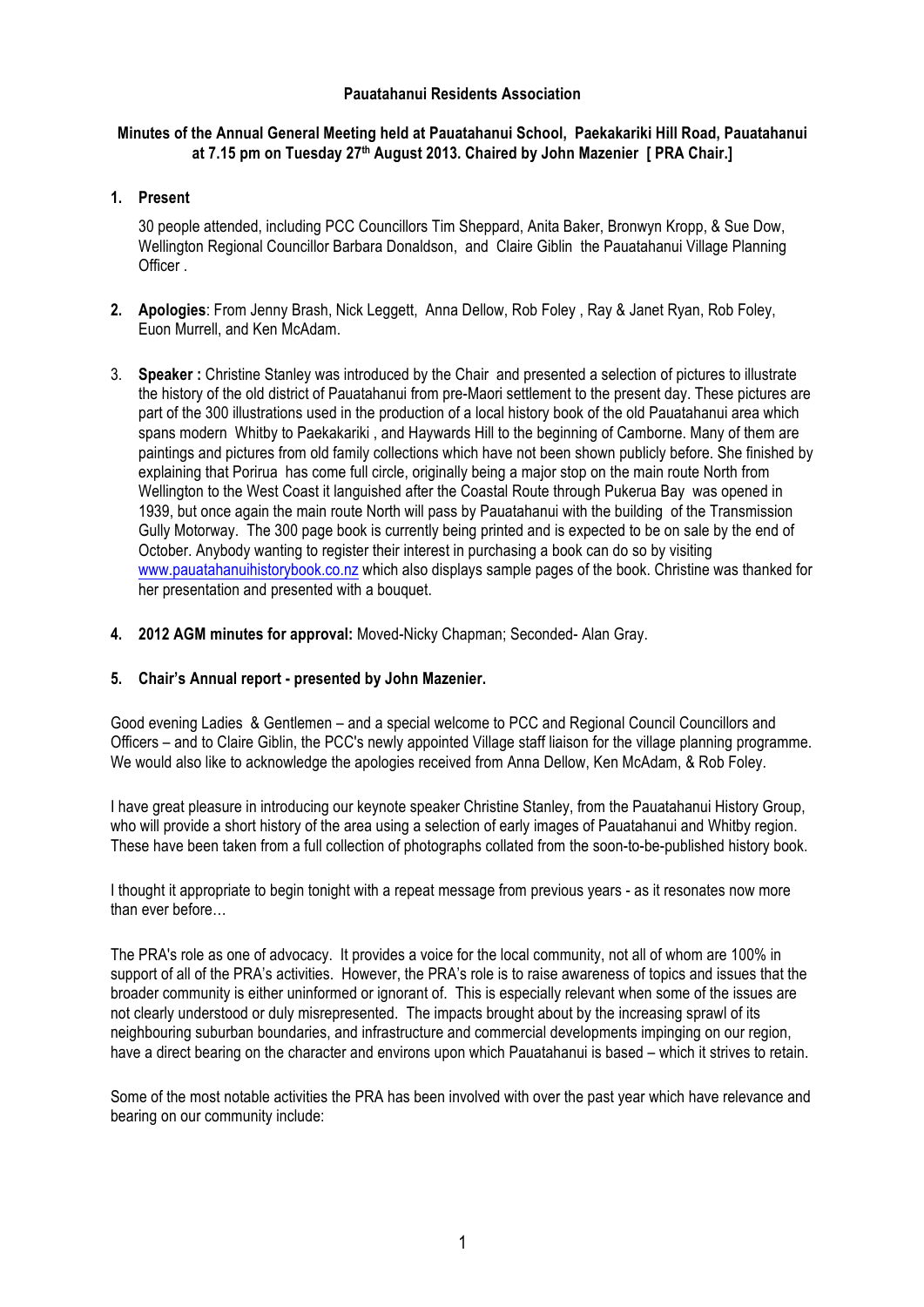1. The Environment Court's decision to turn down the energy sector's appeal against our own Council's (PCC) Plan Change 7 hearing recommendations - which laid down basic requirements for local windfarm development. Thumbs up to the Council for seeing it through!

2. The proposed Transmission Gully development rumbles on – we repeat our appeal from last year that the mitigation strategies being proposed to protect the environment will be diligently enforced… and that elements of Lanes Flat do ultimately revert back to the Reserve

3. Winstones have applied for a clean landfill on Haywards Hill - this will have a direct impact on one of the more interesting stretches of roads in the district - registering concerns of road safety, impacts on lifestyle and amenity values, and on the region's ecology.

4. Many people utilise our village amenities and enjoy its environs. On behalf of the committee I would like to acknowledge Jason Harvey-Wills in his role as PCC's liaison person for his endeavours in continuing developments in support of the Village Strategic Plan prior to his departure - including the extension of the Inlet walkway – we wait with much anticipation on its eventual extension to the Village.

5. The Council commissioned consultants to complete detailed design and manage the tendering and construction of the new restricted water supply and pressure sewer system. This work is now part of PCC's 2013-14 annual programme of work as part of its commitment to addressing sewage & reticulation matters in Pauatahanui.

6. The national grid operator Transpower, looked to impose restrictions on larger slices of private land use – through active consultation an appropriate resolution was reached, the first in an acrimonious nationwide approach to their proposed development.

7. Submissions on the Council's Landscape Management Strategy confirmed that this was an issue that landowners considered important, but acknowledged the diversity of views within the Pauatahanui community.

8. The Pauatahanui History Project delivered a manuscript via our commissioned author – Helen Reilly; and this has been taken through its final edits and is entering its production print phase. We currently have preorder interest of over 250+ books , with an initial shipment of 500 issues being made available for the October launch. If you would like to register your interest in procuring a copy – please don't hesitate in making yourself known to Christine Stanley, who is managing the History Group's order process at this time.

I must make special mention of Sharon Evans – who has continued to drive the project with great passion and professionalism – with assistance from other members of the PHG.

In recognition of the great support the History Project group has received I would like to acknowledge those organisations and people who have made it possible to get thus far. These include grants from the likes of the Mana Community Grants Foundation (\$10,000 in 2010, \$4,000 in 2011 and a further \$5,000 in 2012), the Hutt Mana Community Trust (\$2,000 in 2009), Lion Foundation \$3,000 in 2010 and a further \$3,000 in 2012, Pub Charity \$5,000, Lotteries Environment & Heritage committee \$5,000 in 2011 and a further \$5,000 to be received when the book has been printed. The Porirua Historical Association (provided a loan of \$2,000), NorthSouth GIS Limited a resident multi-national Information Technology services company based in Whitby donated effort and expense in producing maps for the book, and the PHG received many private donations. This is in addition to fund raising events featuring Sam Hunt, Sir Colin Meads and Kim Hill, and many private donations contributed close to \$20,000. This amounts to funds raised of over \$65,000.

Many thanks to all who have contributed. Further donations and/or pre-orders are still welcome – as it will assist in offsetting further promotional and shipping costs that will be incurred in time.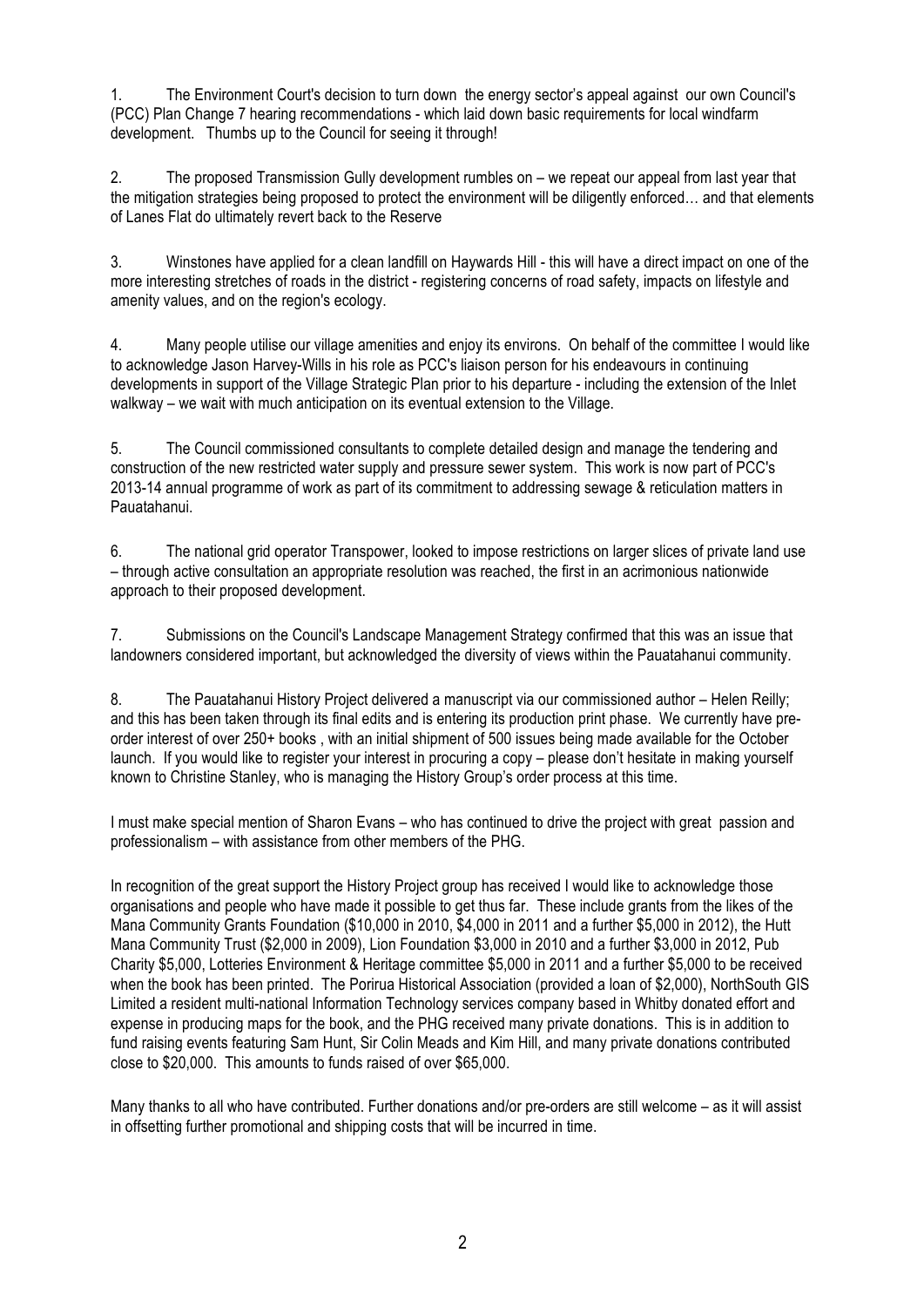I wish to pass on my sincere personal thanks to Alan Gray, who is stepping down as the PRA Secretary , and the committee as a whole this term - especially so for his immense support to me and the committee over my tenure as Chair, and for Alan's passionate endeavours to progress community matters. I am pleased to say that Alan has graciously agreed to providing a degree of handover to the incoming PRA committee and Secretary in particular.

Lastly, to my colleagues on the PRA committee - thank you for your patience and unerring dedication. It's been an absolute privilege to serve with you and be associated with the positive outcomes from the endeavours we have undertaken on the community's behalf.

Thank you for your time, and on behalf of the PRA, for your attention to community matters.

John Mazenier. Chair, Pauatahanui Residents Association

**7. Treasurers Report – Diane Strugnell, Treasurer**: The PRA continues to administer two accounts – the general account and the history account. The general account, as the operational account, receives income from subscriptions with the addition of a \$250 contribution from Porirua City Council towards meeting costs. Most years the administration costs of postage, newsletter delivery and photocopying make up the larger part of expenditure. The big difference in the 2012-13 financial year was the contribution by PRA of \$1575 towards the legal costs associated with the Environment Court hearing on Plan Change 7 Wind farms. The success experienced by the PCC and the community in the upholding of PCC's plan change certainly validated this expenditure.

The closing balance for the general account stood at \$931.22 which is a comfortable amount to carry forward. However we would urge as many people as possible to pay their not-expensive subscriptions of \$20= per household so that PRA can continue to be effective in its role as outlined by John in his report.

The history account has continued to receive money from grants and donations towards the history book but there have not been any specific fundraising events during this financial year. Final payment was made to the book's author and payments towards the publishing costs commenced.

The closing balance for the history account was \$2238.58. Within the current financial year the full costs of publishing and printing the book are being realised. Also being realised is the true value of this book and so PRA would encourage you to spread the word in the community so that this book becomes a best seller.

Thank you, Diane Strugnell.Treasurer

The financial statement was approved: Moved: Beverley Wakem: Seconded Nicky Chapman.

- 6. **Election of Management Committee & Chair.** Mike Conroy and Kay Middleton are not seeking re-election. Mike and Kay were thanked for their contribution over the years. Rob Foley and Erica Nicholls have joined the Committee during the year. Joanne Cross has volunteered for the vacancy on the Committee, which was otherwise unanimously re-elected. John Mazenier is standing down as Chair but will continue being a member of the committee and Ken McAdam was elected as the new Chair : moved Nicky Chapman : seconded Beverley Wakem. Alan Gray is standing down as secretary and Erica Nicholls was elected as Secretary. Moved John Mazenier; seconded Alan Gray. Members of the Management Committee for 2013- 14 are – Ken McAdam [Chair], , Diane Strugnell [Treasurer],Erica Nicholls [Secretary], John Mazenier, Alan Gray, Joanne Cross, Anna Dellow, Rob Foley & Nicky Chapman. A vote of thanks was proposed by Nicky Chapman and supported by the audience to John Mazenier for his work as Chair over the years .
- 7. **General Business:** A general discussion was held about how best for an organisation like PRA to communicate and liaise with such a disparate community. It is uncertain how effective monthly minutes, newsletters and public meetings are except when there is a major issue that generates widespread concern. A website is under development and a further push for a public notice board in the Village was mooted. The